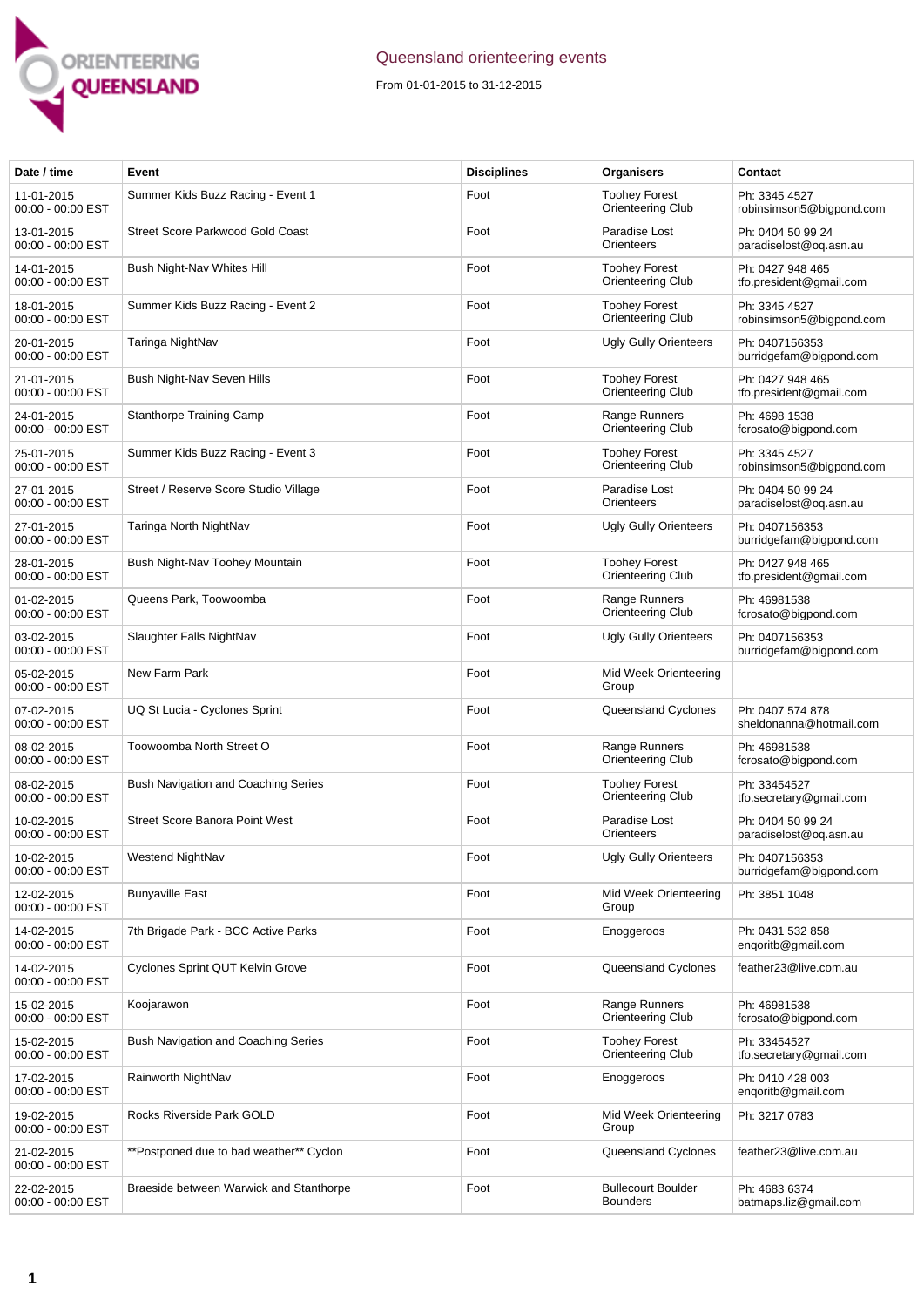| 22-02-2015<br>00:00 - 00:00 EST   | Bush Navigation and Coaching Series      | Foot        | <b>Toohey Forest</b><br>Orienteering Club        | Ph: 33454527<br>tfo.secretary@gmail.com                                           |
|-----------------------------------|------------------------------------------|-------------|--------------------------------------------------|-----------------------------------------------------------------------------------|
| 24-02-2015<br>$00:00 - 00:00$ EST | Sundown Street Score Upper Coomera       | Foot        | Paradise Lost<br>Orienteers                      | Ph: 0404 50 99 24<br>paradiselost@og.asn.au                                       |
| 24-02-2015<br>00:00 - 00:00 EST   | Bardon NightNav                          | Foot        | <b>Ugly Gully Orienteers</b>                     | Ph: 0407156353<br>burridgefam@bigpond.com                                         |
| 26-02-2015<br>00:00 - 00:00 EST   | Robelle Domain                           | Foot        | Mid Week Orienteering<br>Group                   | Ph: 0423 046 001<br>jamitch50@gmail.com                                           |
| 28-02-2015<br>00:00 - 00:00 EST   | Cyclones Sprint - Griffith University Na | Foot        | Queensland Cyclones                              | feather23@live.com.au                                                             |
| 01-03-2015<br>00:00 - 00:00 EST   | Qld Sprint Championships, Toowoomba      | Foot        | Range Runners<br><b>Orienteering Club</b>        | Ph: 46981538<br>fcrosato@bigpond.com                                              |
| 01-03-2015<br>00:00 - 00:00 EST   | Centenary Heights SHS, Toowoomba         | Foot        | <b>Bullecourt Boulder</b><br><b>Bounders</b>     | Ph: 4683 6374 or 0477 059 063<br>on Sunday<br>batmaps.andrews6@gmail.com          |
| 03-03-2015<br>00:00 - 00:00 EST   | <b>Torwood NightNav</b>                  | Foot        | Enoggeroos                                       | Ph: 0410 428 003<br>engoritb@gmail.com                                            |
| 05-03-2015<br>00:00 - 00:00 EST   | Bluestone North MOVED TO SATURDAY DUE TO | Foot        | Mid Week Orienteering<br>Group                   | Ph: 0422 248 549 Brenton 0433<br>764 076 Meredith                                 |
| 07-03-2015<br>00:00 - 00:00 EST   | <b>Bluestone North</b>                   | Foot        | Mid Week Orienteering<br>Group                   | Ph: 0422 248 549 Brenton 0433<br>764 076 Meredith                                 |
| 08-03-2015<br>00:00 - 00:00 EST   | Brooklands, between Warwick and Stanthor | Foot        | <b>Bullecourt Boulder</b><br><b>Bounders</b>     | Ph: 4683 6374 or 0477 059 063<br>(on day of event only).<br>batmaps.liz@gmail.com |
| 08-03-2015<br>00:00 - 00:00 EST   | North Woco via Cordalba                  | Foot        | <b>Bundaberg United</b><br><b>Scrub Harriers</b> | Ph: 0468 465 240<br>sakgrayson@hotmail.com.au                                     |
| 08-03-2015<br>00:00 - 00:00 EST   | FOOT - Beerburrum Creek West             | Foot        | <b>Sunshine Orienteers</b>                       | Ph: 54457770<br>katti5@bigpond.net.au                                             |
| 10-03-2015<br>00:00 - 00:00 EST   | Sundown Street Score Elanora, Gold Coast | Foot        | Paradise Lost<br>Orienteers                      | Ph: 0404 50 99 24<br>paradiselost@oq.asn.au                                       |
| 10-03-2015<br>00:00 - 00:00 EST   | St Lucia NightNav - BCC Active Parks     | Foot        | <b>Ugly Gully Orienteers</b>                     | Ph: 0407156353<br>burridgefam@bigpond.com                                         |
| 12-03-2015<br>00:00 - 00:00 EST   | Gap Creek East                           | Foot        | Mid Week Orienteering<br>Group                   | Ph: 3378 3715                                                                     |
| 14-03-2015<br>00:00 - 00:00 EST   | Old Petrie Town MTBO                     | <b>MTBO</b> | Multi Terrain Bike<br>Orienteers                 | Ph: 0418871193<br>info@mtbo.com.au                                                |
| 14-03-2015<br>00:00 - 00:00 EST   | Petrie Bike-O                            | <b>MTBO</b> | Multi Terrain Bike<br>Orienteers                 | Ph: 0418871193<br>info@mtbo.com.au                                                |
| 14-03-2015<br>00:00 - 00:00 EST   | Chermside Hills - BCC Active Parks       | Foot        | Enoggeroos                                       | Ph: 07 32896335                                                                   |
| 15-03-2015<br>00:00 - 00:00 EST   | Mt Peel, Drayton                         | Foot        | Range Runners<br>Orienteering Club               | Ph: 46981538<br>fcrosato@bigpond.com                                              |
| 15-03-2015<br>00:00 - 00:00 EST   | Whites Hill (Score Event)                | Foot        | <b>Toohey Forest</b><br>Orienteering Club        | tfo.secretary@gmail.com                                                           |
| 15-03-2015<br>00:00 - 00:00 EST   | Training morning for juniors/cyclones    | Foot        | Orienteering<br>Queensland                       | Ph: 38712397<br>suyantay@gmail.com                                                |
| 17-03-2015<br>00:00 - 00:00 EST   | Edenbrooke NightNav                      | Foot        | Ugly Gully Orienteers                            | Ph: 0407156353<br>burridgefam@bigpond.com                                         |
| 19-03-2015<br>00:00 - 00:00 EST   | Anzac Park BCC GOLD                      | Foot        | Mid Week Orienteering<br>Group                   | Ph: 3369 0880                                                                     |
| 21-03-2015<br>16:00 - 19:00 EST   | Valley 'O'                               | <b>MTBO</b> | Paradise Lost<br>Orienteers                      |                                                                                   |
| 22-03-2015<br>00:00 - 00:00 EST   | Shanty Gully via Pratten                 | Foot        | <b>Bullecourt Boulder</b><br><b>Bounders</b>     | Ph: 4683 6374<br>batmaps.liz@gmail.com                                            |
| 24-03-2015<br>00:00 - 00:00 EST   | Ashgrove NightNav                        | Foot        | Enoggeroos                                       | Ph: 0410 428 003<br>enqoritb@gmail.com                                            |
| 24-03-2015<br>00:00 - 00:00 EST   | PLQ Sundown Street Score, Labrador       | Foot        | Paradise Lost<br>Orienteers                      | Ph: 0404509924<br>paradiselost@oq.asn.au                                          |
| 26-03-2015<br>00:00 - 00:00 EST   | <b>Grinstead Park</b>                    | Foot        | Mid Week Orienteering<br>Group                   | Ph: 3289 1457                                                                     |
| 28-03-2015<br>17:00 - 18:30 EST   | Sunset Foot 'O Score                     | FootO       | <b>Sunshine Orienteers</b><br>Club               | Ph: 0414556065<br>info@sunshineorienteers.com.au                                  |
| 28-03-2015<br>13:30 - 16:45 EST   | Narangba MTBO                            | <b>MTBO</b> | <b>Sunshine Orienteers</b><br>Club               | Ph: 0414556065<br>info@sunshineorienteers.com.au                                  |
| 28-03-2015<br>00:00 - 00:00 EST   | Narangba Sunset Foot 'O Score            | Foot        | <b>Sunshine Orienteers</b>                       | Ph: 0414556065<br>info@sunshineorienteers.com.au                                  |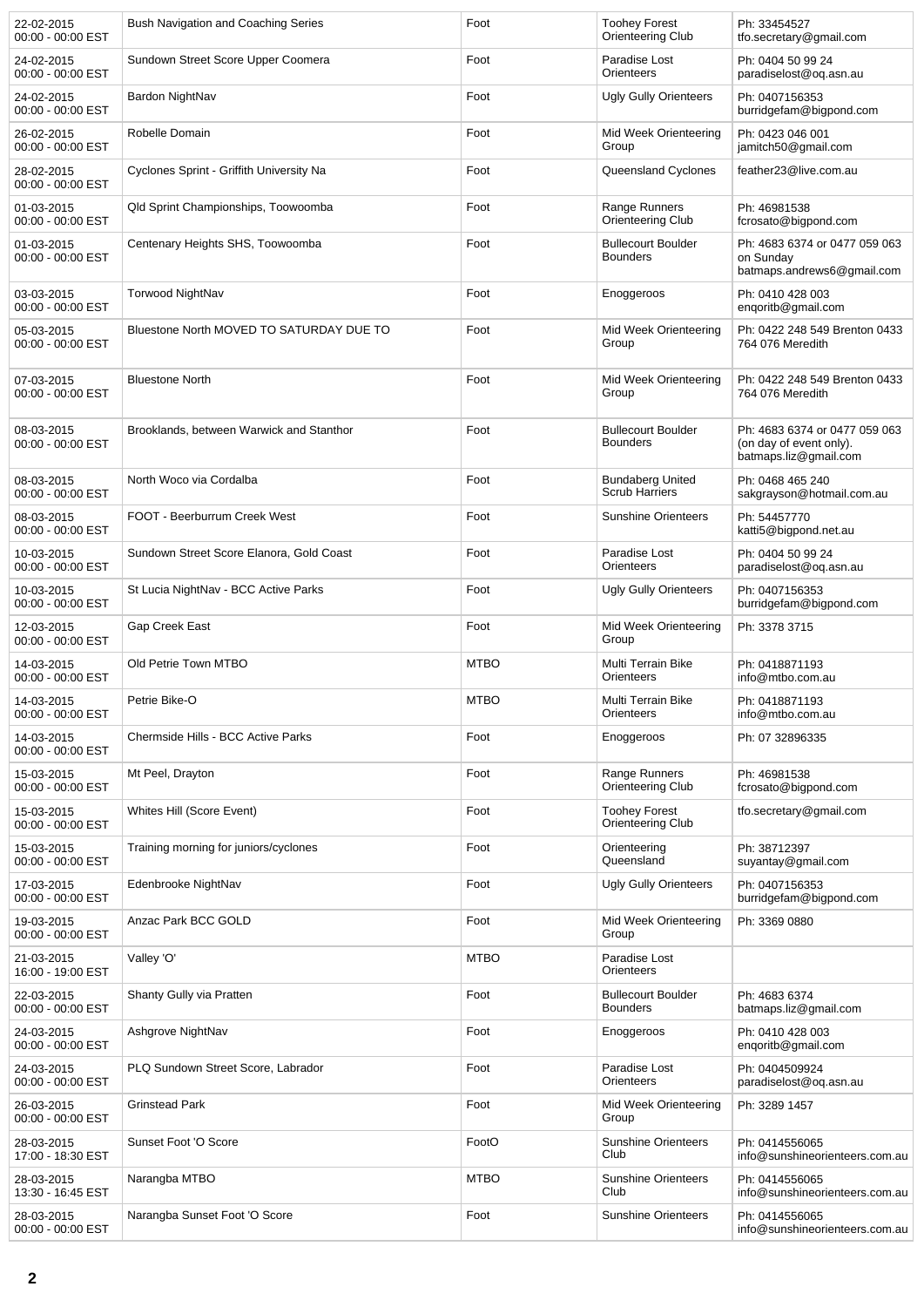| 28-03-2015<br>00:00 - 00:00 EST | Narangba MTBO                                | <b>MTBO</b> | <b>Sunshine Orienteers</b>                | Ph: 0414556065<br>info@sunshineorienteers.com.au   |
|---------------------------------|----------------------------------------------|-------------|-------------------------------------------|----------------------------------------------------|
| 29-03-2015<br>00:00 - 00:00 EST | Perseverance Dam                             | Foot        | Range Runners<br>Orienteering Club        | Ph: 46981538<br>fcrosato@bigpond.com               |
| 29-03-2015<br>00:00 - 00:00 EST | Lake Samsonvale                              | Foot        | Enoggeroos                                | Ph: 3882 3492                                      |
| 29-03-2015<br>00:00 - 00:00 EST | Eddie Kornhauser Res, Gold Coast Park-O      | Foot        | Paradise Lost<br>Orienteers               | Ph: 0404 50 99 24<br>paradiselost@oq.asn.au        |
| 31-03-2015<br>00:00 - 00:00 EST | Chelmer NightNav - BCC Active Parks          | Foot        | <b>Ugly Gully Orienteers</b>              | Ph: 0407156353<br>burridgefam@bigpond.com          |
| 02-04-2015<br>00:00 - 00:00 EST | Boronia Bushland Reserve                     | Foot        | Mid Week Orienteering<br>Group            | Ph: 3345 4527                                      |
| 07-04-2015<br>00:00 - 00:00 EST | PLQ Sundown Street Score, Southport          | Foot        | Paradise Lost<br>Orienteers               | Ph: 0404509924<br>paradiselost@oq.asn.au           |
| 09-04-2015<br>00:00 - 00:00 EST | Misty Morn                                   | Foot        | Mid Week Orienteering<br>Group            | Ph: 3720 1135                                      |
| 11-04-2015<br>00:00 - 00:00 EST | Grange BCC Chill Out                         | Foot        | Enoggeroos                                | Ph: 0431 322 218                                   |
| 12-04-2015<br>00:00 - 00:00 EST | <b>Mountain Creek</b>                        | Foot        | <b>Ugly Gully Orienteers</b>              | Ph: 0423046001                                     |
| 14-04-2015<br>00:00 - 00:00 EST | Toowong NightNav                             | Foot        | <b>Ugly Gully Orienteers</b>              | Ph: 0407156353<br>burridgefam@bigpond.com          |
| 16-04-2015<br>00:00 - 00:00 EST | <b>Toohey Forest BCC GOLD</b>                | Foot        | Mid Week Orienteering<br>Group            | Ph: 3271 1198                                      |
| 18-04-2015<br>00:00 - 00:00 EST | Grinstead Park BCC Chill Out                 | Foot        | Enoggeroos                                | Ph: 3256 6580                                      |
| 19-04-2015<br>00:00 - 00:00 EST | Platypus Cliffs OY3                          | Foot        | <b>Toohey Forest</b><br>Orienteering Club | Ph: 33454527<br>tfo.secretary@gmail.com            |
| 21-04-2015<br>00:00 - 00:00 EST | Fairfield NightNav                           | Foot        | <b>Ugly Gully Orienteers</b>              | Ph: 0407156353<br>burridgefam@bigpond.com          |
| 23-04-2015<br>00:00 - 00:00 EST | Bergins Hill                                 | Foot        | Mid Week Orienteering<br>Group            | Ph: 0414859361<br>gchatfield47@gmail.com           |
| 26-04-2015<br>00:00 - 00:00 EST | <b>Chuwar MTBO</b>                           | <b>MTBO</b> | Multi Terrain Bike<br>Orienteers          | Ph: 0418871193<br>info@mtbo.com.au                 |
| 26-04-2015<br>00:00 - 00:00 EST | Leyburn South                                | Foot        | Range Runners<br>Orienteering Club        | Ph: 4698 1538<br>fcrosato@bigpond.com              |
| 26-04-2015<br>00:00 - 00:00 EST | <b>Chuwar MTBO</b>                           | <b>MTBO</b> | Multi Terrain Bike<br>Orienteers          | Ph: 0418871193<br>info@mtbo.com.au                 |
| 26-04-2015<br>00:00 - 00:00 EST | Gold Coast Botanic Gardens - PLQ Park-O      | Foot        | Paradise Lost<br>Orienteers               | Ph: 0404 50 99 24<br>paradiselost@oq.asn.au        |
| 28-04-2015<br>00:00 - 00:00 EST | St Lucia NightNav                            | Foot        | <b>Ugly Gully Orienteers</b>              | Ph: 0407156353<br>burridgefam@bigpond.com          |
| 30-04-2015<br>00:00 - 00:00 EST | <b>Bunyaville East</b>                       | Foot        | Mid Week Orienteering<br>Group            | Ph: 3851 1048                                      |
| 03-05-2015<br>00:00 - 00:00 EST | 2 Person Head to Head Challenge              | Foot        | <b>Ugly Gully Orienteers</b>              | Ph: 0423046001                                     |
| 03-05-2015<br>00:00 - 00:00 EST | Wilmott's Waterholes - Coaching Day          | Foot        | Range Runners<br>Orienteering Club        | Ph: 46981538<br>fcrosato@bigpond.com               |
| 05-05-2015<br>00:00 - 00:00 EST | Grange NightNav                              | Foot        | Enoggeroos                                | Ph: 3266 4607<br>kaross@iprimus.com.au             |
| 07-05-2015<br>00:00 - 00:00 EST | Redbank Rifle Range                          | Foot        | Mid Week Orienteering<br>Group            | Ph: 0414859361<br>gchatfield47@gmail.com           |
| 09-05-2015<br>00:00 - 00:00 EST | <b>Banks Street Reserve BCC Active Parks</b> | Foot        | Enoggeroos                                | Ph: 3353 0376                                      |
| 10-05-2015<br>00:00 - 00:00 EST | Kholo Hills - OY4                            | Foot        | <b>Ugly Gully Orienteers</b>              | Ph: 0438106194                                     |
| 12-05-2015<br>00:00 - 00:00 EST | Toowong NightNav                             | Foot        | <b>Ugly Gully Orienteers</b>              | Ph: 0407156353<br>burridgefam@bigpond.com          |
| 14-05-2015<br>00:00 - 00:00 EST | Centenary Lakes, Caboolture                  | Foot        | Mid Week Orienteering<br>Group            | Ph: 0401 072 456<br>info@sunshineorienteers.com.au |
| 17-05-2015<br>00:00 - 00:00 EST | Middle Distance Champs/OY5-Toohey Forest     | Foot        | <b>Toohey Forest</b><br>Orienteering Club | Ph: 3345 4527<br>tfo.secretary@gmail.com           |
| 19-05-2015<br>00:00 - 00:00 EST | Fairfield NightNav                           | Foot        | <b>Ugly Gully Orienteers</b>              | Ph: 0407156353<br>burridgefam@bigpond.com          |
| 21-05-2015<br>00:00 - 00:00 EST | Kalinga Park, Clayfield GOLD                 | Foot        | Mid Week Orienteering<br>Group            |                                                    |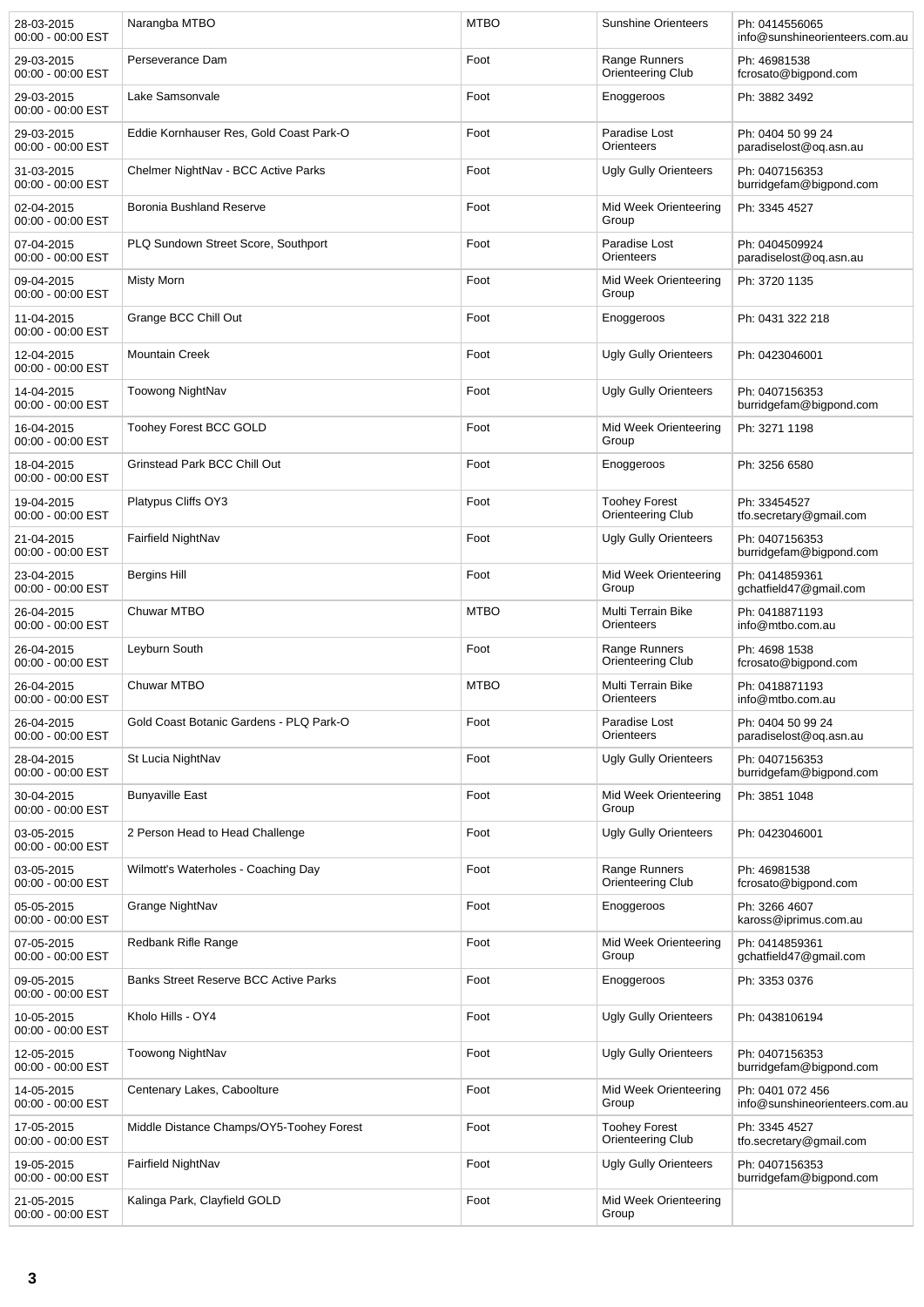| 24-05-2015<br>08:30 - 12:00 EST | The Heat of the Moment (State Series 3)  | <b>MTBO</b> | <b>Sunshine Orienteers</b><br>Club               | Ph: 0439979261<br>info@sunshineorienteers.com.au                                  |
|---------------------------------|------------------------------------------|-------------|--------------------------------------------------|-----------------------------------------------------------------------------------|
| 24-05-2015<br>00:00 - 00:00 EST | Nerang River Parklands PLQ Park-O        | Foot        | Paradise Lost<br>Orienteers                      | Ph: 0404 50 99 24<br>paradiselost@og.asn.au                                       |
| 24-05-2015<br>00:00 - 00:00 EST | Beerburrum MTBO                          | <b>MTBO</b> | <b>Sunshine Orienteers</b>                       | Ph: 0439979261<br>info@sunshineorienteers.com.au                                  |
| 26-05-2015<br>00:00 - 00:00 EST | St Lucia NightNav                        | Foot        | <b>Ugly Gully Orienteers</b>                     | Ph: 0417617580<br>j.denooy1@gmail.com                                             |
| 28-05-2015<br>00:00 - 00:00 EST | Parkinson                                | Foot        | Mid Week Orienteering<br>Group                   | Ph: 3271 1198                                                                     |
| 31-05-2015<br>00:00 - 00:00 EST | <b>Banshee Valley</b>                    | Foot        | Range Runners<br>Orienteering Club               | Ph: 4698 1538 or 46301124<br>fcrosato@bigpond.com                                 |
| 02-06-2015<br>00:00 - 00:00 EST | Grange NightNav                          | Foot        | Enoggeroos                                       | Ph: 3266 4607<br>kaross@iprimus.com.au                                            |
| 04-06-2015<br>00:00 - 00:00 EST | <b>Plunkett Hills</b>                    | Foot        | Mid Week Orienteering<br>Group                   | Ph: 0404509924<br>paradiselost@oq.asn.au                                          |
| 08-06-2015<br>00:00 - 00:00 EST | <b>Harristown Sprint</b>                 | Foot        | Range Runners<br>Orienteering Club               | Ph: 46981538 0427523541(on<br>the day only)<br>rroc@oq.asn.au                     |
| 09-06-2015<br>00:00 - 00:00 EST | Toowong NightNav                         | Foot        | <b>Ugly Gully Orienteers</b>                     | Ph: 0407156353<br>burridgefam@bigpond.com                                         |
| 11-06-2015<br>00:00 - 00:00 EST | <b>Banks St Reserve GOLD</b>             | Foot        | Mid Week Orienteering<br>Group                   | Ph: 3369 0880 (Chris Spriggs)                                                     |
| 13-06-2015<br>00:00 - 00:00 EST | Daisy Hill                               | Foot        | <b>Toohey Forest</b><br>Orienteering Club        | Ph: 0431 536 061<br>tfo.secretary@gmail.com                                       |
| 13-06-2015<br>00:00 - 00:00 EST | 2016 Calendar Planning Meeting           | Meeting     | Orienteering<br>Queensland                       | technical@og.asn.au                                                               |
| 14-06-2015<br>00:00 - 00:00 EST | Darling Downs Interschool Sprint         | Foot        | Range Runners<br>Orienteering Club               | Ph: 46981538<br>fcrosato@bigpond.com                                              |
| 16-06-2015<br>00:00 - 00:00 EST | Fairfield NightNav                       | Foot        | <b>Ugly Gully Orienteers</b>                     | Ph: 0407156353<br>burridgefam@bigpond.com                                         |
| 18-06-2015<br>00:00 - 00:00 EST | <b>Buhot North</b>                       | Foot        | Mid Week Orienteering<br>Group                   | Ph: 3366 1937                                                                     |
| 20-06-2015<br>00:00 - 00:00 EST | Sandy Creek via Warwick                  | Foot        | <b>Bullecourt Boulder</b><br><b>Bounders</b>     | Ph: 4683 6374 or 0477 059 063<br>on the day of the event<br>batmaps.liz@gmail.com |
| 21-06-2015<br>00:00 - 00:00 EST | Redland Bay MTBO                         | <b>MTBO</b> | Multi Terrain Bike<br>Orienteers                 | Ph: 0400443642<br>mtbo@ramib.net                                                  |
| 21-06-2015<br>00:00 - 00:00 EST | Long O - Brooklands, between Warwick and | Foot        | <b>Bullecourt Boulder</b><br><b>Bounders</b>     | Ph: 4683 6374 or 0477 059 063<br>(on day of event only).<br>batmaps.liz@gmail.com |
| 23-06-2015<br>00:00 - 00:00 EST | St Lucia NightNav                        | Foot        | <b>Ugly Gully Orienteers</b>                     | Ph: 0403 123 242<br>tfmcintyre@gmail.com                                          |
| 25-06-2015<br>00:00 - 00:00 EST | <b>Slaughter Falls</b>                   | Foot        | Mid Week Orienteering<br>Group                   | Ph: 33741474 0419667647                                                           |
| 27-06-2015<br>00:00 - 00:00 EST | Downey Park BCC Chill Out                | Foot        | Enoggeroos                                       | rapkinsr@gmail.com                                                                |
| 28-06-2015<br>00:00 - 00:00 EST | Hinterland Regional Park, Mudgeeraba     | Foot        | Paradise Lost<br>Orienteers                      | Ph: 0404 50 99 24<br>paradiselost@oq.asn.au                                       |
| 30-06-2015<br>00:00 - 00:00 EST | Grange NightNav                          | Foot        | Enoggeroos                                       | Ph: 3266 4607<br>kaross@iprimus.com.au                                            |
| 02-07-2015<br>00:00 - 00:00 EST | Queensland Junior Camp                   | Foot        | Orienteering<br>Queensland                       | Ph: 38712397<br>suyantay@gmail.com                                                |
| 02-07-2015<br>00:00 - 00:00 EST | Centenary Lakes, Caboolture              | Foot        | Mid Week Orienteering<br>Group                   | Ph: 0429 899 928                                                                  |
| 04-07-2015<br>00:00 - 00:00 EST | Kalinga Park                             | Foot        | Enoggeroos                                       | Ph: 3256 6580<br>rapkinsr@gmail.com                                               |
| 05-07-2015<br>00:00 - 00:00 EST | Mt Coot-tha Grey Gums - BCC Active Parks | Foot        | <b>Ugly Gully Orienteers</b>                     | Ph: 3369 0880                                                                     |
| 09-07-2015<br>00:00 - 00:00 EST | Seven Hills for Independence Day         | Foot        | Mid Week Orienteering<br>Group                   | Ph: 0418 236 157                                                                  |
| 11-07-2015<br>00:00 - 00:00 EST | Ferny Grove Reserve BCC Chill Out        | Foot        | Enoggeroos                                       | rapkinsr@gmail.com                                                                |
| 12-07-2015<br>00:00 - 00:00 EST | Kurrawa Park FREE                        | Foot        | Paradise Lost<br>Orienteers                      | Ph: 0404 50 99 24<br>paradiselost@oq.asn.au                                       |
| 12-07-2015<br>00:00 - 00:00 EST | North Woco via Cordalba                  | Foot        | <b>Bundaberg United</b><br><b>Scrub Harriers</b> | Ph: 0468 465 240<br>sakgrayson@hotmail.com.au                                     |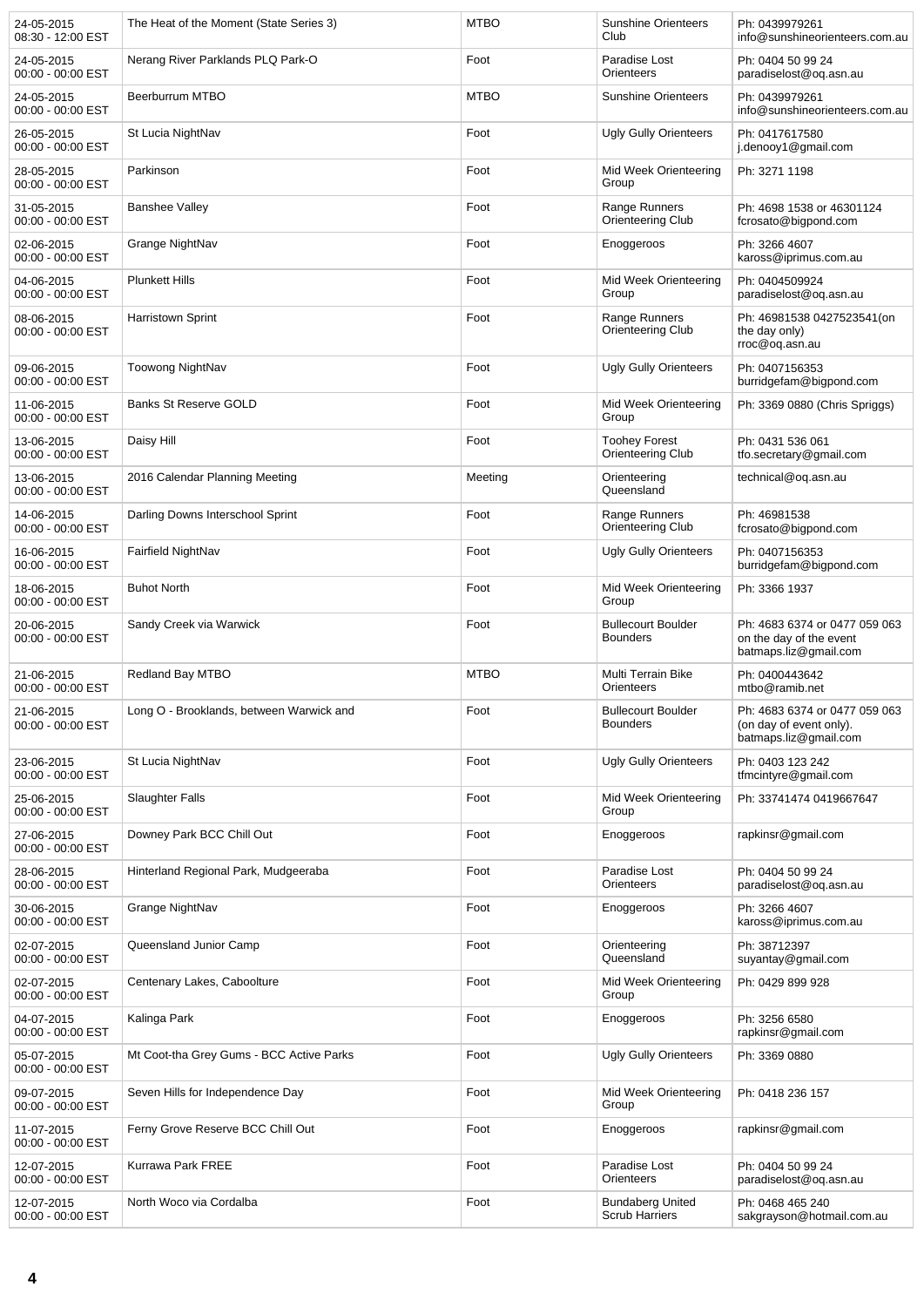| 16-07-2015<br>00:00 - 00:00 EST                            | Little Cabbage Tree Creek                     | Foot        | Mid Week Orienteering<br>Group                   | Ph: 3353 0376                                     |
|------------------------------------------------------------|-----------------------------------------------|-------------|--------------------------------------------------|---------------------------------------------------|
| 19-07-2015<br>00:00 - 00:00 EST                            | Charlies Paddock via Dalveen                  | Foot        | <b>Bullecourt Boulder</b><br><b>Bounders</b>     | Ph: Ph 4666 1560<br>dhfloo47@gmail.com            |
| 19-07-2015<br>00:00 - 00:00 EST                            | Fiona Calabro Memorial Day-Stockyard Ck       | Foot        | <b>Toohey Forest</b><br>Orienteering Club        | Ph: 0412 481 050<br>tfo.secretary@gmail.com       |
| 23-07-2015<br>00:00 - 00:00 EST                            | Upper Kedron                                  | Foot        | Mid Week Orienteering<br>Group                   | Ph: 3851 1048                                     |
| 25-07-2015<br>00:00 - 00:00 EST                            | <b>QLD Schools Orienteering Championships</b> |             |                                                  | Ph: 0423046001                                    |
| 25-07-2015<br>00:00 - 00:00 EST                            | <b>QLD Schools Sprint</b>                     | Foot        | Orienteering<br>Queensland                       |                                                   |
| 25-07-2015<br>00:00 - 00:00 EST                            | <b>QLD Schools Relay</b>                      | Foot        | Orienteering<br>Queensland                       |                                                   |
| 26-07-2015<br>08:00 - 12:00 EST                            | Margaret's Maze (SS Round 5)                  | <b>MTBO</b> | <b>Sunshine Orienteers</b><br>Club               | Ph: 0491-161678<br>info@sunshineorienteers.com.au |
| 26-07-2015<br>00:00 - 00:00 EST                            | Musgrave Park, Gold Coast - PLQ Park-O        | Foot        | Paradise Lost<br>Orienteers                      | Ph: 0404 50 99 24<br>paradiselost@og.asn.au       |
| 26-07-2015<br>00:00 - 00:00 EST                            | <b>QLD Schools Long Distance</b>              | Foot        | Orienteering<br>Queensland                       |                                                   |
| 26-07-2015<br>00:00 - 00:00 EST                            | Logan's Inlet - OY7                           | Foot        | <b>Ugly Gully Orienteers</b>                     | Ph: 0423046001                                    |
| 26-07-2015<br>00:00 - 00:00 EST                            | Margaret's Maze - State Series Rnd 5          | <b>MTBO</b> | <b>Sunshine Orienteers</b>                       | Ph: 0411-231006<br>info@sunshineorienteers.com.au |
| 30-07-2015<br>00:00 - 00:00 EST                            | Gap Creek East                                | Foot        | Mid Week Orienteering<br>Group                   | Ph: 3378 3715                                     |
| 06-08-2015<br>00:00 - 00:00 EST                            | Grange                                        | Foot        | Mid Week Orienteering<br>Group                   | Ph: 3851 1048                                     |
| 09-08-2015<br>00:00 - 00:00 EST                            | Cherrabah via Warwick                         | Foot        | <b>Bullecourt Boulder</b><br><b>Bounders</b>     | Ph: 4661 4424<br>swatt7@westnet.com.au            |
| 09-08-2015<br>00:00 - 00:00 EST                            | <b>Samford Forest</b>                         | Foot        | Enoggeroos                                       | Ph: 0410428003<br>enqoritb@gmail.com              |
| 09-08-2015<br>00:00 - 00:00 EST                            | Bettong 9th Aug 15                            | Foot        | <b>Bundaberg United</b><br><b>Scrub Harriers</b> | Ph: 0468 465 240<br>bush@oq.asn.au                |
| 11-08-2015<br>00:00 - 00:00 EST                            | Sherwood NightNav                             | Foot        | <b>Ugly Gully Orienteers</b>                     | Ph: 0403123242<br>tfmcintyre@gmail.com            |
| 12-08-2015<br>00:00 - 00:00 EST                            | Opossum Creek on Ekka Day                     | Foot        | Mid Week Orienteering<br>Group                   | Ph: 0422 248 549 Brenton 0433<br>764 076 Meredith |
| 14-08-2015<br>00:00 - 00:00 EST                            | Sprint Coaching Toowoomba                     | Foot        | Range Runners<br>Orienteering Club               | Ph: 46981538<br>34058@twgs.gld.edu.au             |
| 15-08-2015<br>00:00 - 00:00 EST                            | Boronia Reserve                               | Foot        | <b>Toohey Forest</b><br>Orienteering Club        | Ph: 3345 4527<br>tfo.secretary@gmail.com          |
| 18-08-2015<br>00:00 - 00:00 EST                            | Centenary NightNav                            | Foot        | <b>Ugly Gully Orienteers</b>                     | Ph: 0403123242<br>tfmcintyre@gmail.com            |
| 20-08-2015<br>00:00 - 00:00 EST                            | <b>Bluestone Creek South</b>                  | Foot        | Mid Week Orienteering<br>Group                   | Ph: 0438 106 194                                  |
| 22-08-2015<br>00:00 EST -<br>Sunday 23 August<br>00:00 EST | <b>QLD MTBO Championships</b>                 | <b>MTBO</b> | Multi Terrain Bike<br>Orienteers                 | Ph: 0418871193<br>info@mtbo.com.au                |
| 22-08-2015<br>00:00 - 00:00 EST                            | <b>Tewantin MTBO</b>                          | <b>MTBO</b> | Multi Terrain Bike<br>Orienteers                 | Ph: 0418871193<br>info@mtbo.com.au                |
| 22-08-2015<br>00:00 - 00:00 EST                            | Kenilworth MTBO 1                             | <b>MTBO</b> | Multi Terrain Bike<br>Orienteers                 | Ph: 0418871193<br>info@mtbo.com.au                |
| 23-08-2015<br>00:00 - 00:00 EST                            | Kenilworth MTBO 2                             | <b>MTBO</b> | Multi Terrain Bike<br>Orienteers                 | Ph: 0418871193<br>info@mtbo.com.au                |
| 23-08-2015<br>00:00 - 00:00 EST                            | Pizzey Park, Gold Coast - PLQ Park O          | Foot        | Paradise Lost<br>Orienteers                      | Ph: 0404 50 99 24<br>paradiselost@oq.asn.au       |
| 23-08-2015<br>00:00 - 00:00 EST                            | Sprint Coaching Toowoomba                     | Foot        | Range Runners<br>Orienteering Club               | Ph: 46981538<br>rroc@oq.asn.au                    |
| 25-08-2015<br>00:00 - 00:00 EST                            | Ithaca NightNav                               | Foot        | Enoggeroos                                       | Ph: 0410428003<br>enoggeroos@oq.asn.au            |
| 27-08-2015<br>00:00 - 00:00 EST                            | <b>Bardon Forest Park</b>                     | Foot        | Mid Week Orienteering<br>Group                   | Ph: 3366 1937                                     |
| 28-08-2015<br>00:00 - 00:00 EST                            | Sprint Training Toowoomba                     | Foot        | Range Runners<br>Orienteering Club               | Ph: 46981538<br>34058@twgs.gld.edu.au             |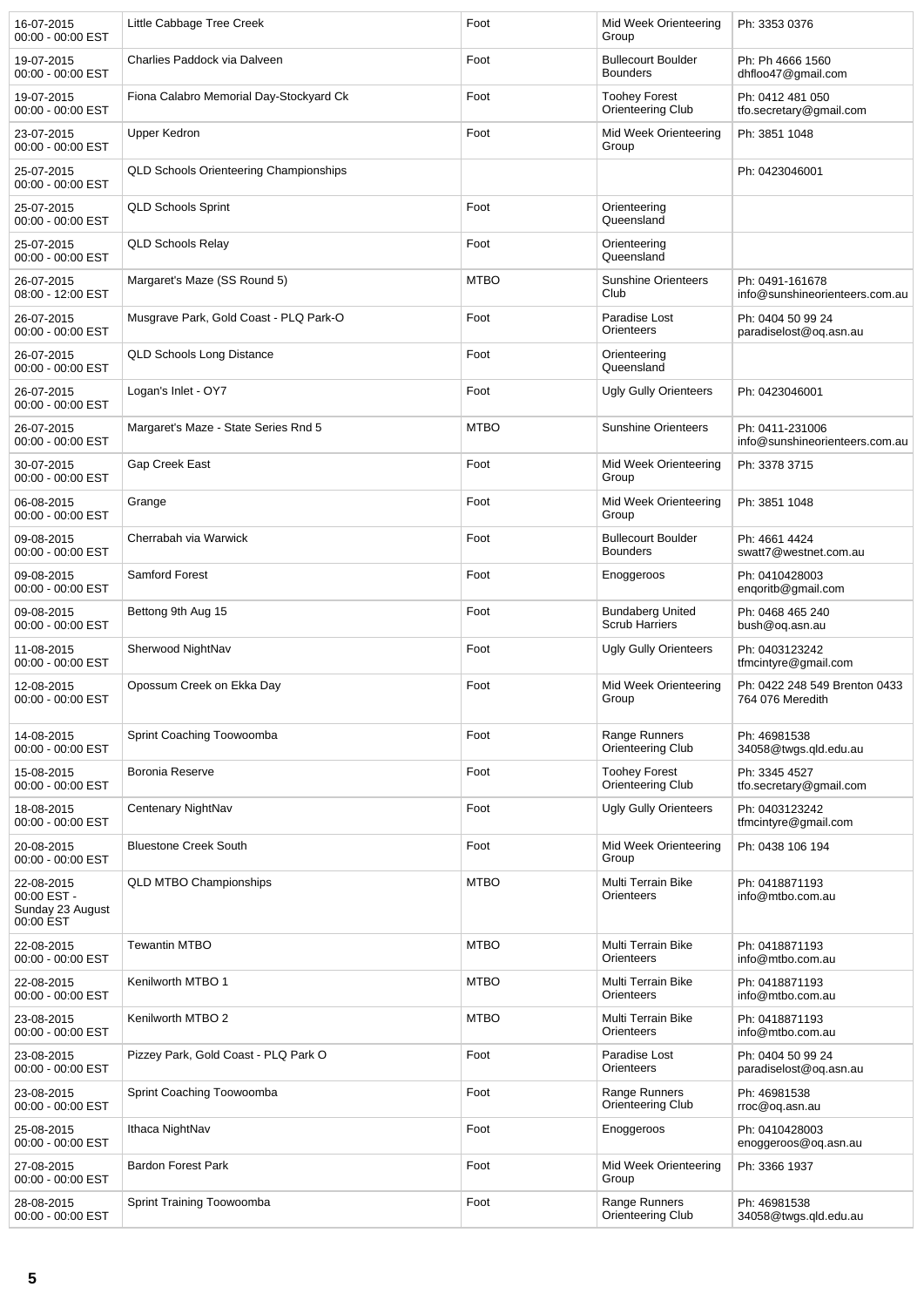| 30-08-2015<br>00:00 - 00:00 EST                                         | Passchendaele State Forest               | Foot        | <b>Bullecourt Boulder</b><br><b>Bounders</b> | Ph: 4683 6374<br>batmaps.liz@gmail.com             |
|-------------------------------------------------------------------------|------------------------------------------|-------------|----------------------------------------------|----------------------------------------------------|
| 30-08-2015<br>00:00 - 00:00 EST                                         | Schools and Public Relays Practice Event | Foot        | <b>Ugly Gully Orienteers</b>                 | brenton@wildfiresports.com.au                      |
| 01-09-2015<br>00:00 - 00:00 EST                                         | Fig Tree Pocket NightNav                 | Foot        | <b>Ugly Gully Orienteers</b>                 | Ph: 0424676476<br>franorienteering@gmail.com       |
| 03-09-2015<br>00:00 - 00:00 EST                                         | Pegg's Lookout                           | Foot        | Mid Week Orienteering<br>Group               | Ph: 3871 2397                                      |
| 04-09-2015<br>00:00 - 00:00 EST                                         | Sprint Training Toowoomba                | Foot        | Range Runners<br>Orienteering Club           | Ph: 46981538<br>34058@twgs.qld.edu.au              |
| 05-09-2015<br>00:00 - 00:00 EST                                         | <b>Cyclones Sprint St Pauls School</b>   | Foot        | Queensland Cyclones                          | feather23@live.com.au                              |
| 06-09-2015<br>00:00 - 00:00 EST                                         | Coochin Creek Foot OY                    | Foot        | <b>Sunshine Orienteers</b>                   | Ph: 54457770<br>info@sunshineorienteers.com.au     |
| 08-09-2015<br>00:00 - 00:00 EST                                         | Rosalie NightNav                         | Foot        | Enoggeroos                                   | Ph: 0410428003<br>enoggeroos@oq.asn.au             |
| 10-09-2015<br>00:00 - 00:00 EST                                         | Harding's Paddock                        | Foot        | Mid Week Orienteering<br>Group               | Ph: 3389 6678                                      |
| 11-09-2015<br>00:00 - 00:00 EST                                         | Sprint Training Toowoomba                | Foot        | Range Runners<br>Orienteering Club           |                                                    |
| 12-09-2015<br>00:00 EST -<br>Sunday 13<br>September 00:00<br><b>EST</b> | <b>QLD Championships</b>                 | FootO       | Enoggeroos                                   | Ph: 0432086037<br>rapkinsr@iinet.net.au            |
| 12-09-2015<br>00:00 - 00:00 EST                                         | Qld Long Distance Champs                 |             |                                              | Ph: 3256 6580<br>enoggeroos@oq.asn.au              |
| 12-09-2015<br>00:00 - 00:00 EST                                         | 2015 Qld Long Championships - Day 1      | Foot        | Enoggeroos                                   |                                                    |
| 13-09-2015<br>00:00 - 00:00 EST                                         | 2015 Qld Long Champs - Day 2             | Foot        | Enoggeroos                                   |                                                    |
| 15-09-2015<br>00:00 - 00:00 EST                                         | Coorparoo NightNav                       | Foot        | <b>Ugly Gully Orienteers</b>                 | Ph: 0403123242<br>tfmcintyre@gmail.com             |
| 17-09-2015<br>00:00 - 00:00 EST                                         | Meadowlands BCC GOLD                     | Foot        | Mid Week Orienteering<br>Group               |                                                    |
| 18-09-2015<br>00:00 - 00:00 EST                                         | Sprint Training Toowoomba                | Foot        | Range Runners<br>Orienteering Club           | 38497@twgs.qld.edu.au                              |
| 20-09-2015<br>08:00 - 12:00 EST                                         | Strawberries and Cream (Round 9)         | <b>MTBO</b> | <b>Sunshine Orienteers</b><br>Club           | info@sunshineorienteers.com.au                     |
| 20-09-2015<br>00:00 - 00:00 EST                                         | <b>Collins Creek</b>                     | Foot        | <b>Toohey Forest</b><br>Orienteering Club    | Ph: 0429 495 325<br>markwnemeth@gmail.com          |
| 20-09-2015<br>00:00 - 00:00 EST                                         | State Series Rnd 9                       | <b>MTBO</b> | <b>Sunshine Orienteers</b>                   | Ph: 0409 627 922<br>info@sunshineorienteers.com.au |
| 20-09-2015<br>00:00 - 00:00 EST                                         | Sprint Coaching Toowoomba                | Foot        | Range Runners<br>Orienteering Club           | Ph: 46981538<br>rroc@oq.asn.au                     |
| 24-09-2015<br>00:00 - 00:00 EST                                         | Misty Morn                               | Foot        | Mid Week Orienteering<br>Group               | Ph: 0419 667 647                                   |
| 27-09-2015<br>00:00 - 00:00 EST                                         | Coombabah Lakelands - PLQ Bush O         | Foot        | Paradise Lost<br>Orienteers                  | Ph: 0404 50 99 24<br>paradiselost@oq.asn.au        |
| 27-09-2015<br>00:00 - 00:00 EST                                         | North Woco via Cordalba                  | Foot        | <b>Bundaberg United</b><br>Scrub Harriers    | Ph: 0468 465 240<br>sakgrayson@hotmail.com.au      |
| 29-09-2015<br>00:00 - 00:00 EST                                         | Kenmore NightNav Cancelled               | Foot        | <b>Ugly Gully Orienteers</b>                 | Ph: 0403123242<br>tfmcintyre@gmail.com             |
| 01-10-2015<br>00:00 - 00:00 EST                                         | <b>Chermside Hills</b>                   | Foot        | Mid Week Orienteering<br>Group               | Ph: 0416261277                                     |
| 06-10-2015<br>00:00 - 00:00 EST                                         | Chapel Hill NightNav                     | Foot        | <b>Ugly Gully Orienteers</b>                 | Ph: 0403123242<br>tfmcintyre@gmail.com             |
| 08-10-2015<br>00:00 - 00:00 EST                                         | White's Hill                             | Foot        | Mid Week Orienteering<br>Group               | Ph: 3397 1902                                      |
| 11-10-2015<br>00:00 - 00:00 EST                                         | Redland Bay MTBO                         | <b>MTBO</b> | Multi Terrain Bike<br>Orienteers             | Ph: 0400443642<br>mtbo@ramib.net                   |
| 11-10-2015<br>00:00 - 00:00 EST                                         | Goolman Reserve - OY 9                   | Foot        | Queensland Cyclones                          | sheldonanna@hotmail.com                            |
| 11-10-2015<br>00:00 - 00:00 EST                                         | Redland MTBO                             | <b>MTBO</b> | Multi Terrain Bike<br>Orienteers             | Ph: 0418871193<br>info@mtbo.com.au                 |
| 11-10-2015<br>00:00 - 00:00 EST                                         | BBB Club break up event - Leslie Dam, Wa | Foot        | <b>Bullecourt Boulder</b><br><b>Bounders</b> | Ph: 4661 1039<br>dawilson8@gmail.com               |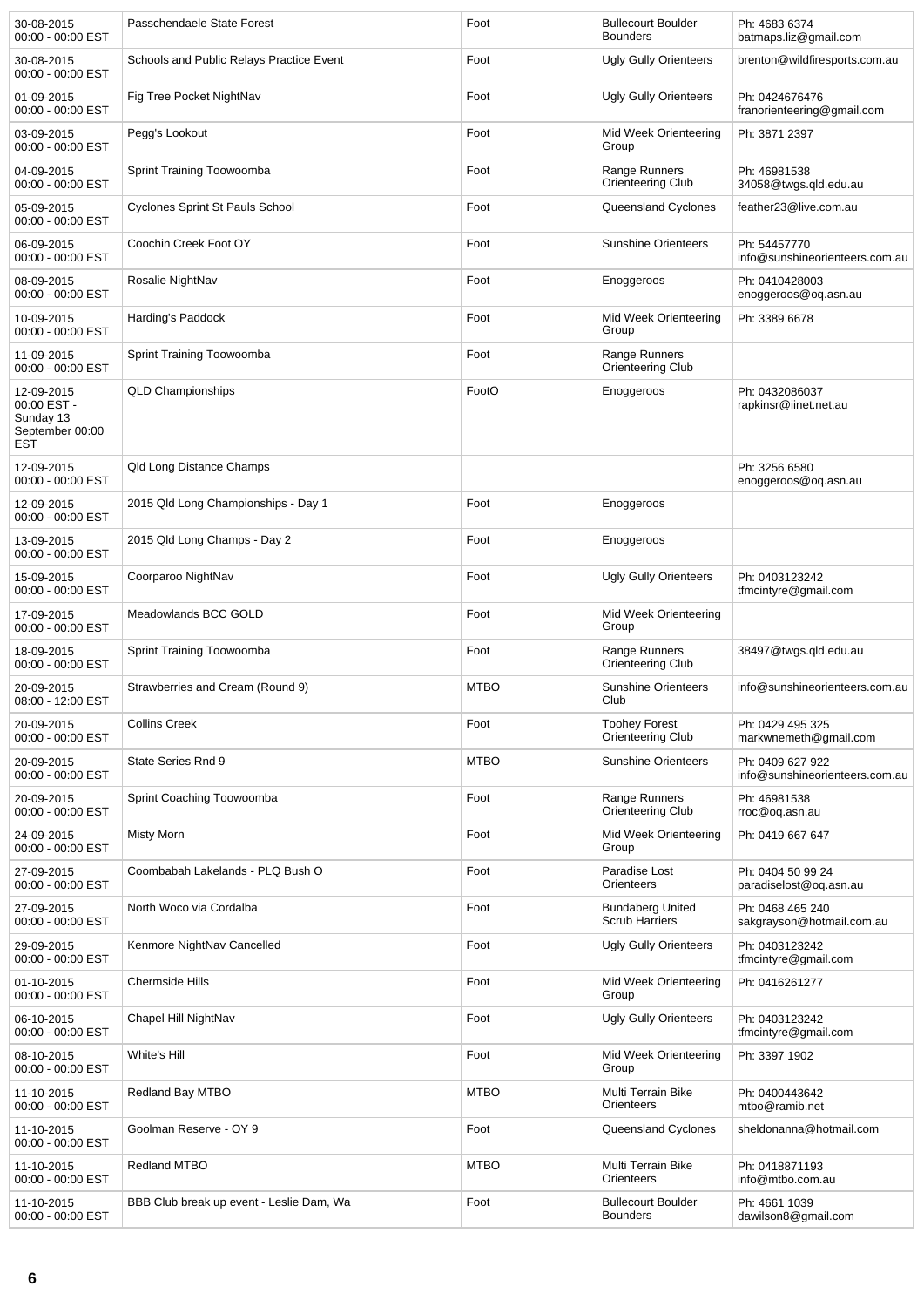| 13-10-2015<br>00:00 - 00:00 EST   | Corinda NightNav                         | Foot        | <b>Ugly Gully Orienteers</b>              | Ph: 0403123242<br>tfmcintyre@gmail.com                                         |
|-----------------------------------|------------------------------------------|-------------|-------------------------------------------|--------------------------------------------------------------------------------|
| 15-10-2015<br>00:00 - 00:00 EST   | Merri Merri Park BCC GOLD Event          | Foot        | Mid Week Orienteering<br>Group            | Ph: 3369 0880                                                                  |
| 17-10-2015<br>$00:00 - 00:00$ EST | <b>Centenary Lakes</b>                   | Foot        | Enoggeroos                                | Ph: 3851 1048                                                                  |
| 18-10-2015<br>00:00 - 00:00 EST   | CANCELLEDto be rescheduled in 2016       | Foot        | <b>Ugly Gully Orienteers</b>              | Ph: 0414859361<br>gchatfield47@gmail.com                                       |
| 18-10-2015<br>00:00 - 00:00 EST   | Map Mates Race 1                         | Foot        | Range Runners<br>Orienteering Club        | Ph: 46981538<br>rroc@oq.asn.au                                                 |
| 20-10-2015<br>00:00 - 00:00 EST   | Anzac Park Toowong NightNav              | Foot        | Enoggeroos                                | Ph: 0410 428 003<br>enoggeroos@oq.asn.au                                       |
| 22-10-2015<br>00:00 - 00:00 EST   | Mid Week Champs. Kholo Hills             | Foot        | Mid Week Orienteering<br>Group            | Ph: 0414859361<br>gchatfield47@gmail.com                                       |
| 25-10-2015<br>00:00 - 00:00 EST   | Schuster Park, Gold Coast - PLQ Park-O   | Foot        | Paradise Lost<br>Orienteers               | Ph: 0404 50 99 24<br>paradiselost@oq.asn.au                                    |
| 25-10-2015<br>00:00 - 00:00 EST   | Coochin Creek Foot OY                    | Foot        | <b>Sunshine Orienteers</b>                | Ph: 54457770<br>info@sunshineorienteers.com.au                                 |
| 25-10-2015<br>00:00 - 00:00 EST   | Map Mates Race 2                         | Foot        | Range Runners<br>Orienteering Club        | Ph: 46981538<br>rroc@oq.asn.au                                                 |
| 27-10-2015<br>00:00 - 00:00 EST   | Forest Lake NightNav                     | Foot        | <b>Ugly Gully Orienteers</b>              | Ph: 0403123242<br>tfmcintyre@gmail.com                                         |
| 29-10-2015<br>00:00 - 00:00 EST   | <b>Bunyaville East MBRC Sponsored</b>    | Foot        | Mid Week Orienteering<br>Group            | Ph: 3851 1048                                                                  |
| 31-10-2015<br>00:00 - 00:00 EST   | New Farm Park BCC Active Parks Park-O #1 | Foot        | Ugly Gully Orienteers                     |                                                                                |
| 31-10-2015<br>00:00 - 00:00 EST   | Orienteering Queensland Conference       | Meeting     | Orienteering<br>Queensland                | Ph: 0403 123 242<br>tfmcintyre@gmail.com                                       |
| 01-11-2015<br>00:00 - 00:00 EST   | Banyo MTBO                               | <b>MTBO</b> | Multi Terrain Bike<br>Orienteers          | Ph: 0418871193<br>info@mtbo.com.au                                             |
| 01-11-2015<br>00:00 - 00:00 EST   | Banyo MTBO                               | <b>MTBO</b> | Multi Terrain Bike<br>Orienteers          | Ph: 0418871193<br>info@mtbo.com.au                                             |
| 01-11-2015<br>00:00 - 00:00 EST   | Qld Club Relays                          | Foot        | Range Runners<br>Orienteering Club        | Ph: 46981538 0427523541(not<br>good reception at home)<br>fcrosato@bigpond.com |
| 03-11-2015<br>00:00 - 00:00 EST   | Bardon NightNav                          | Foot        | <b>Ugly Gully Orienteers</b>              | Ph: 0422 248549<br>brenton@wildfiresports.com.au                               |
| 05-11-2015<br>00:00 - 00:00 EST   | Limestone Park. Ipswich                  | Foot        | Mid Week Orienteering<br>Group            | Ph: 0414859361<br>gchatfield47@gmail.com                                       |
| 07-11-2015<br>00:00 - 00:00 EST   | Botanic Gardens BCC Active Park-O #2     | Foot        | <b>Ugly Gully Orienteers</b>              |                                                                                |
| 08-11-2015<br>00:00 - 00:00 EST   | Map Mates Race 3                         | Foot        | Range Runners<br>Orienteering Club        | Ph: 46981538<br>rroc@oq.asn.au                                                 |
| 08-11-2015<br>00:00 - 00:00 EST   | Ultra-Mini Coaching Clinic for Kids - Ma | Foot        | Orienteering<br>Queensland                | Ph: 3341 6825                                                                  |
| 10-11-2015<br>00:00 - 00:00 EST   | Teralba Park Northern Lights #1          | Foot        | Enoggeroos                                | Ph: 0410428003<br>enoggeroos@oq.asn.au                                         |
| 11-11-2015<br>00:00 - 00:00 EST   | Runcorn Southside NightNav               | Foot        | <b>Toohey Forest</b><br>Orienteering Club | Ph: 0412 481 050<br>tfo.treasurer@gmail.com                                    |
| 12-11-2015<br>00:00 - 00:00 EST   | Downey Park                              | Foot        | Mid Week Orienteering<br>Group            |                                                                                |
| 14-11-2015<br>00:00 - 00:00 EST   | Robelle Domain Park-O #3                 | Foot        | <b>Ugly Gully Orienteers</b>              |                                                                                |
| 15-11-2015<br>00:00 - 00:00 EST   | Map Mates Race 4 and RROC breakup        | Foot        | Range Runners<br>Orienteering Club        | Ph: 46981538<br>rroc@oq.asn.au                                                 |
| 17-11-2015<br>00:00 - 00:00 EST   | Alderley Northern Lights #2              | Foot        | Enoggeroos                                | Ph: 0410428003<br>enoggeroos@oq.asn.au                                         |
| 18-11-2015<br>00:00 - 00:00 EST   | Tarragindi Southside NightNav            | Foot        | <b>Toohey Forest</b><br>Orienteering Club | Ph: 0412 481 050<br>tfo.treasurer@gmail.com                                    |
| 19-11-2015<br>00:00 - 00:00 EST   | Faulkner Park BCC GOLD Sponsored Event   | Foot        | Mid Week Orienteering<br>Group            | Ph: 3389 6678                                                                  |
| 21-11-2015<br>00:00 - 00:00 EST   | Sumners Rd Park-O #4                     | Foot        | <b>Ugly Gully Orienteers</b>              |                                                                                |
| 21-11-2015<br>00:00 - 00:00 EST   | Stairway to Heaven Metrogaine            | Foot        | Range Runners<br>Orienteering Club        | Ph: 0407 880 681<br>robinsonpartners@bigpond.com                               |
| 22-11-2015<br>00:00 - 00:00 EST   | Albert Park, Gold Coast - PLQ Park-O     | Foot        | Paradise Lost<br>Orienteers               | Ph: 0404 50 99 24<br>paradiselost@oq.asn.au                                    |